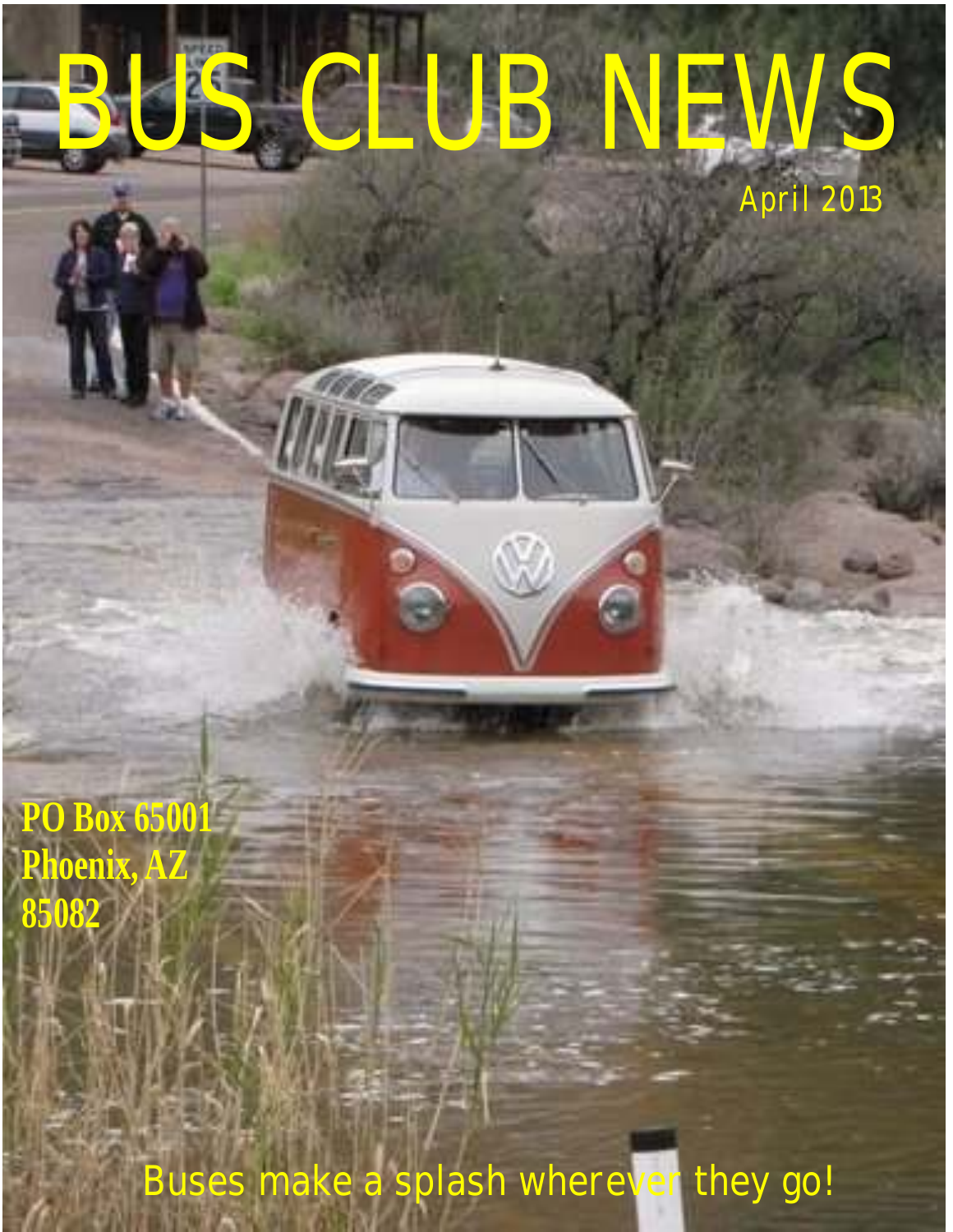### **Behind the** the<br>Wheel Wheel



CANS!

BANNERS!

**BIRTHDAYS!** 

HOT BUSES!

#### and even more DONATIONS to the raffle bus!

**On the cover:** *Roy's 65 Deluxe isn't afraid to get wet crossing the swollen creek at Tortilla Flat.*

ld farts, beer cans and burning buses are the subject of this month's column but first let us delve into one of life's most confounding questions; how do we make camping more appealing for people who have to sit down to pee when there are no bathrooms for miles? We at the News have noticed that many people who have to sit down to pee (women) do not like to camp in places where there are no bathrooms (like the Dragoons for example) and after exhaustive research have discovered a solution right in our own backyard. Well, Tucson to be exact where our friend Dr. Bruce Hilpert has invented the world's first autocrapper; a modern device that allows people who have to sit down to pee to do so comfortably. To learn more about this asstonishing new device simply join your Bus Buddies at the West Cochise Stronghold Campout April 19th (and 20th, and 21st ) and you too can experience the most carefree release of bodily fluids ever known to humankind. Word from Tucson is that Bruce has been showing up at friend's homes with his new invention encouraging them to try it out in the yard and come back in the house to provide instant feedback over some cold ones. Which, before we forget, brings us to beer cans. Well, any aluminum can but beer is more appropriate because our effulgent president has announce that due to your support we have already raised enough money from trading in aluminum (beer) cans to procure a Club Keg at Jerome and why not shoot for two? Bring your (beer) cans to the club meetings and hand them over to Gary and let's see if we can create a new tradition. Besides everyone knows that Chad Jacobson will drink his own weight in beer at Jerome (about the same as a pony keg) so we'll need at least two of them. Oh, speaking of Chad guess who turned 40 on Sunday but was too hung over to celebrate (or even direct activities on the raffle bus?) Yep, another old geezer in the club we're sure he's already taking Charles' 71 around the block at night when he thinks nobody is looking. Anyway those roaring flames you might have seen recently were not Chad's birthday candles rather belonged to the interior of Will Davis's 65 bus which was temporarily transformed into a Roman Candle by errant sparks. The good news is Will owns a fire extinguisher the bad news is it was in the bus under the flaming interior but it turns out Will can move pretty fast when he wants to and was able to extinguish the flames with the contents of the autocrapper he'd just finished testing in his front yard. Hey this is a "news" letter not the New York Times don't freak out if we juice up the stories did you think people actually send us material to print? Whatever. Anyway Will glad to hear your bus was saved and see you at all at the General Meeting on the 17th at the PERA club. Enjoy

 $\mathbf{A}\mathbf{B}\mathbf{C}$   $\mathbf{N}\mathbf{e}$   $\mathbf{w}\mathbf{s}$  letter  $\mathbf{A}\mathbf{p}\mathbf{r}$  **i** 1  $2$   $\mathbf{W}\mathbf{B}$   $\mathbf{A}\mathbf{p}$   $\mathbf{r}$  il  $\mathbf{N}\mathbf{e}$   $\mathbf{w}\mathbf{s}$ .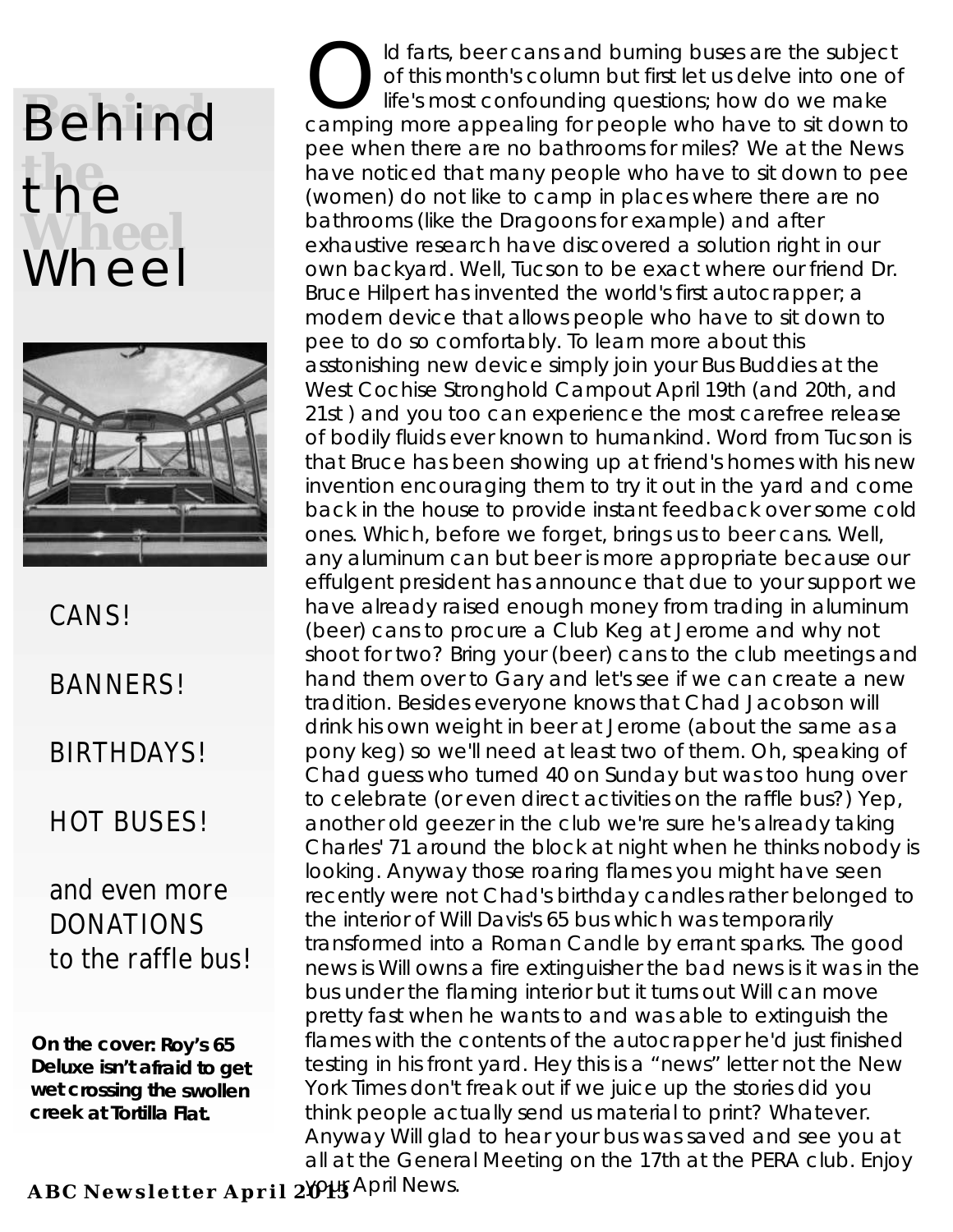# STOLEN!



possession at Volksfest. This is n case you hadn't heard the famous **Tucson Bus Mob**  In case you hadn't heard the famous Tucson Bus Mob<br>Club Banner was unceremoniously stolen from Drew's<br>possession at Volksfest. This is especially distressing given<br>the friendly and generous nature of our Southern Arizona the friendly and generous nature of our Southern Arizona friends. We at the News suggest that anyone chickenlivered enough to steal a club's banner should suffer a fate worse than sleeping through the calling of their winning raffle bus ticket. They should never again see the sun shine or enjoy their children's smile without the weight of their offense crushing them down in gloom and despair. Meanwhile the poor banner is nervously tucked away in some dark cubbyhole its new owner too afraid to show it for fear of waking up staked out on some desert playa smothered in honey over a hill of fire ants. Keep your eyes open folks and lets help return the missing banner to her rightful owners.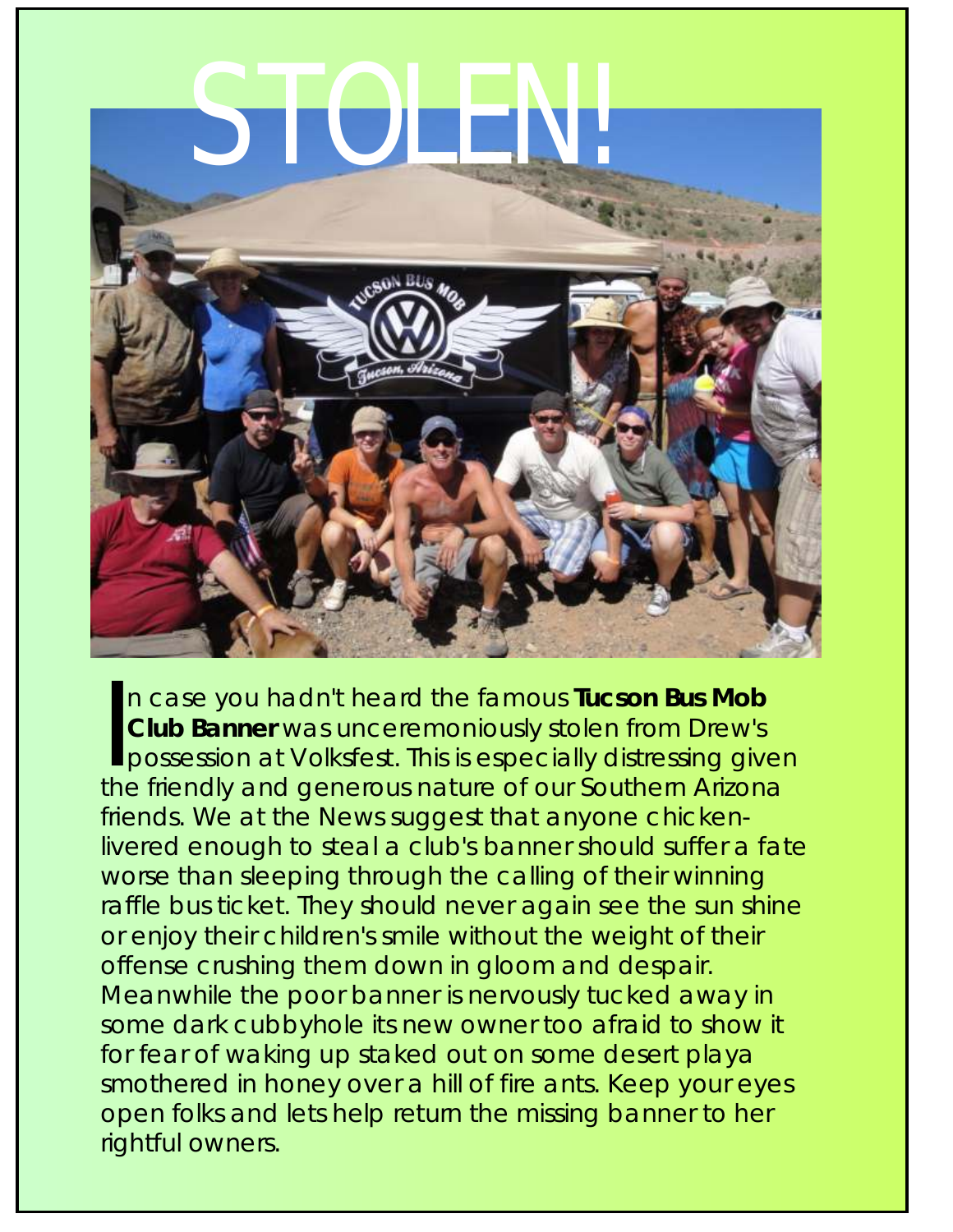

### **Coming Events:**

- **4-17 General Meeting at Pera Club**
- **4-19 Spring Campout at Dragoons**
- **5-15 General Meeting at Walter Dome**
- **5-17 Mt Pinal Campout**
- **6-5 thru 6-9 VTO presents Blackstar**
- **6-8 OCTO**
- **6-9 VW Classic Weekend**
- **6-19 General meeting at Pera Club**

**Don't forget; May is Bay Window Month all month long at the News so send in your Bay crap and we'll think about publishing it. dclehan@gmail.com**





Work parties are held almost ev watch the Yahoo Group for oppo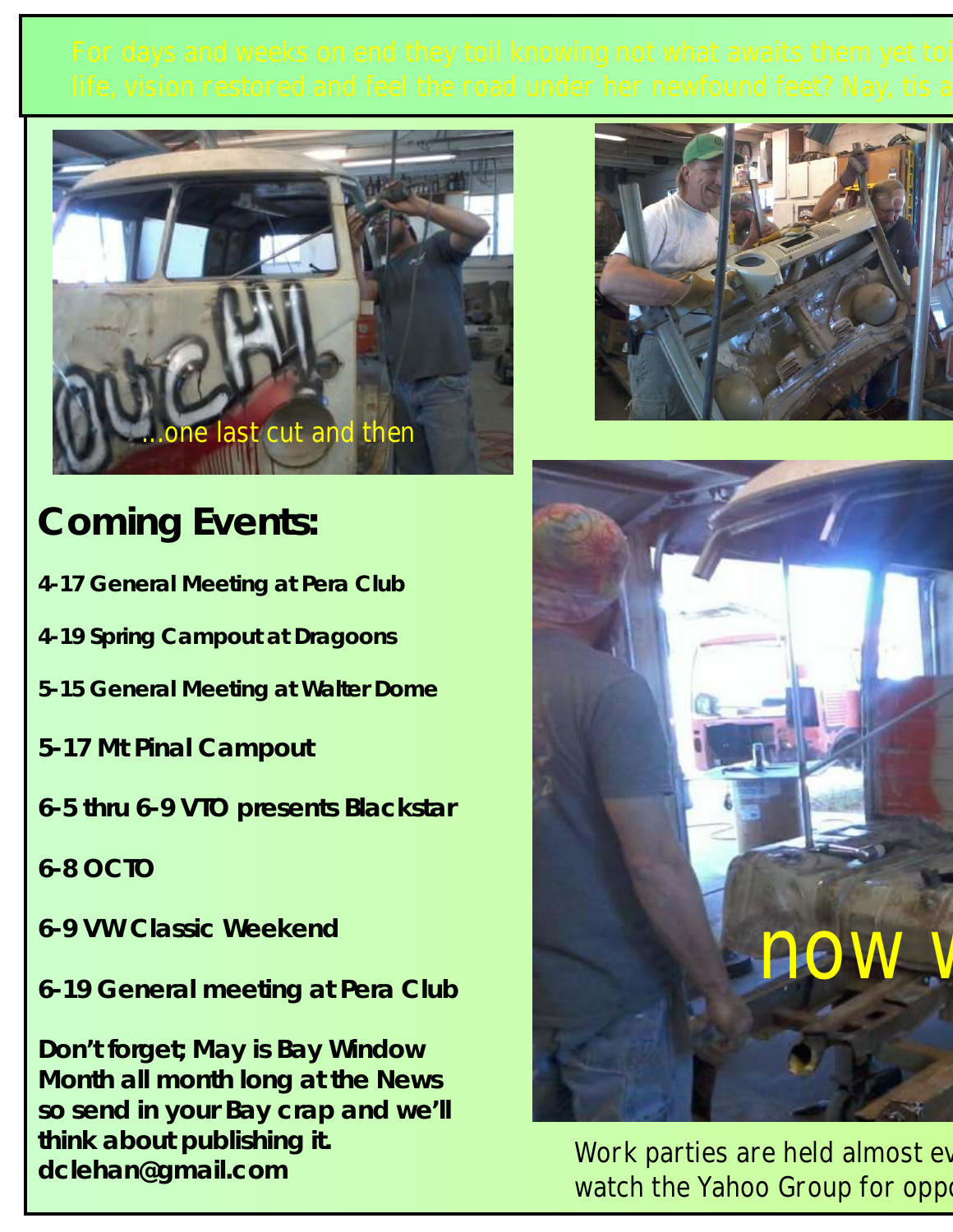Ð

n

 $\odot$ 

# vhat???

ery weekend at Chad's prtunities to help!



The new nose!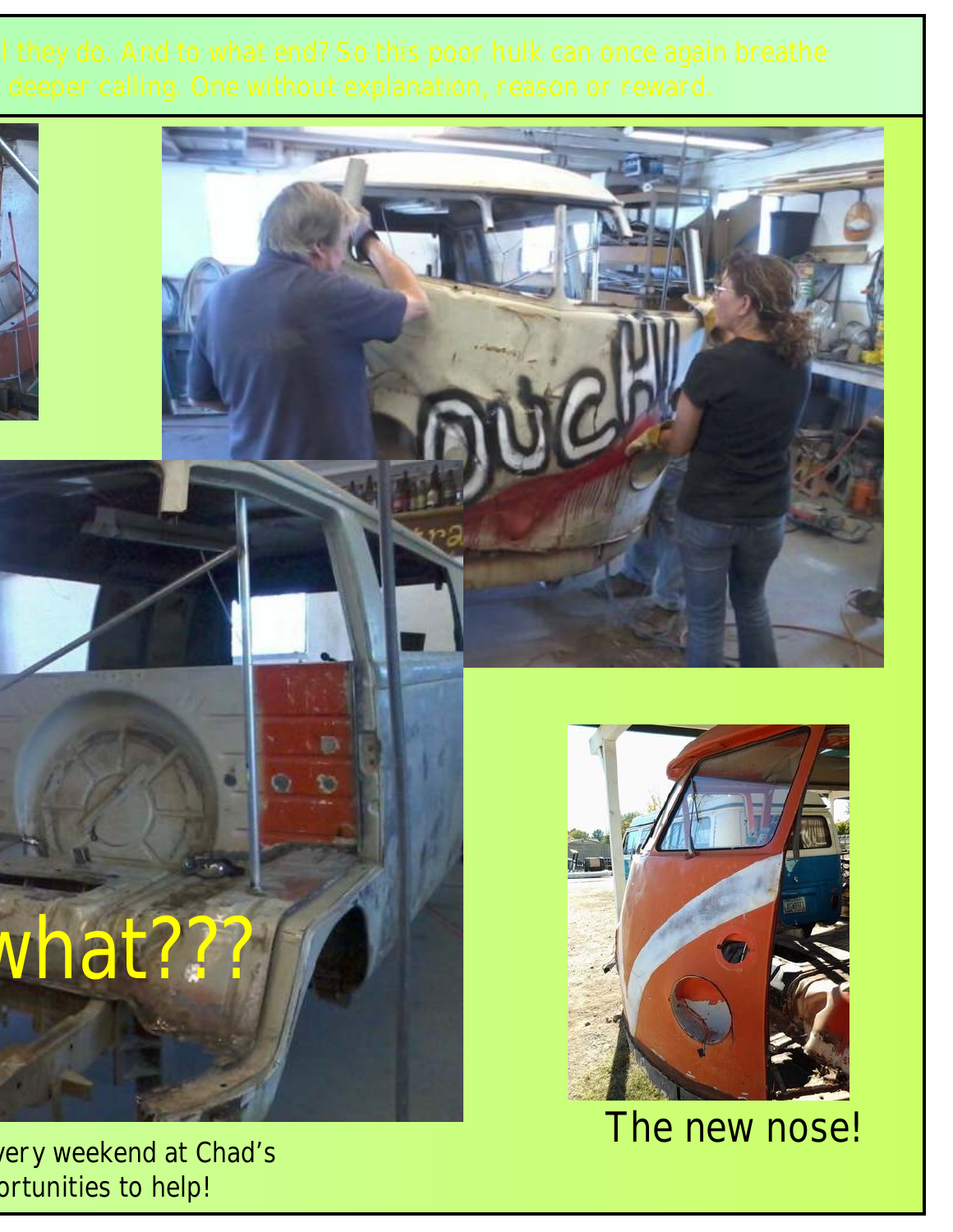riavigate the roads. Thor, if your bus is lowered, you might have a problem, even<br>getting to the campground DIRECTIONS: The Dragoons are located about 60 miles on't forget, Happy ABC Campers, the spring campout is almost upon us - April 19-21. So, it is time to quit your job, load up the bus and kids, and head south to the Dragoons! This higher-altitude venue should be perfect at this time of year with balmy breezes to cool your soul and scenery that is guaranteed to please the eyes. We should be camping in a shady grove of oaks, surrounded by rock formations, the likes of which you haven't seen since the last time you were collecting mushrooms in Oregon. Here are the details: ATTENTION: The Dragoon campground is primitive camping. WATER: There is no running water at the site or anywhere nearby so bring your own and bring plenty. RESTROOMS: There are no restrooms or porta-potties. We will make some porta-potties that you ladies will LOVE! ROADS: I have not been to the Dragoons in about two years and the roads change with the rains. The first ten miles of dirt road are wide and graded...no problem. The next 2 miles or so that run along the base of the Dragoons to the campground have a few places that might slow you down, but have never presented any problem for my bus. Even Bob was able to navigate the roads. BUT, if your bus is lowered, you might have a problem, even east of Tucson and about ten miles east of Benson (ATCF). From Phoenix, get to Tucson however you like and proceed east on I-10 past the Colossal Cave exit and proceed on to Benson. Exit I-10 at Benson and head south on Rte 80 to Tombstone. About one mile before Tombstone (just past the Border Patrol inspection stop) take a left (north) on Middlemarch Rd. It is well marked. Continue north on Middlemarch Rd. for 9.9 miles until you hit a Y marked with a Forest Service sign. Take the left onto FS Road 687. Go two miles until you get to a cattle guard. Turn right on FR4804 and proceed to the campground at end of the road. I plan

to go down on Thursday and will post signs. If, by some small chance that large campground is filled, I will leave signs to another camp further along the main road, FR 687. don't take them but be prepared with the prepared with the prepared with the prepared with

The driving time from Tucson is about two hours and from Phoenix, about four hours. Yes, a long drive but I promise that when you get there, you will agree it was worth the drive. [Please note: When you return to Benson, you will be required to pass through a Border Patrol checkpoint complete with friendly agents, curious dogs, and maybe even Sheriff Arpaio!] If you want to see some pics, visit my

http://www.flickr.com/photos/dedhed19 50/sets/ and look for the Dragoons pics on pages  $2, 4, 5$ . If you use a GPS or Google Earth, the campground is located at 31°52'24.92"N, 110° 1'2.94"W

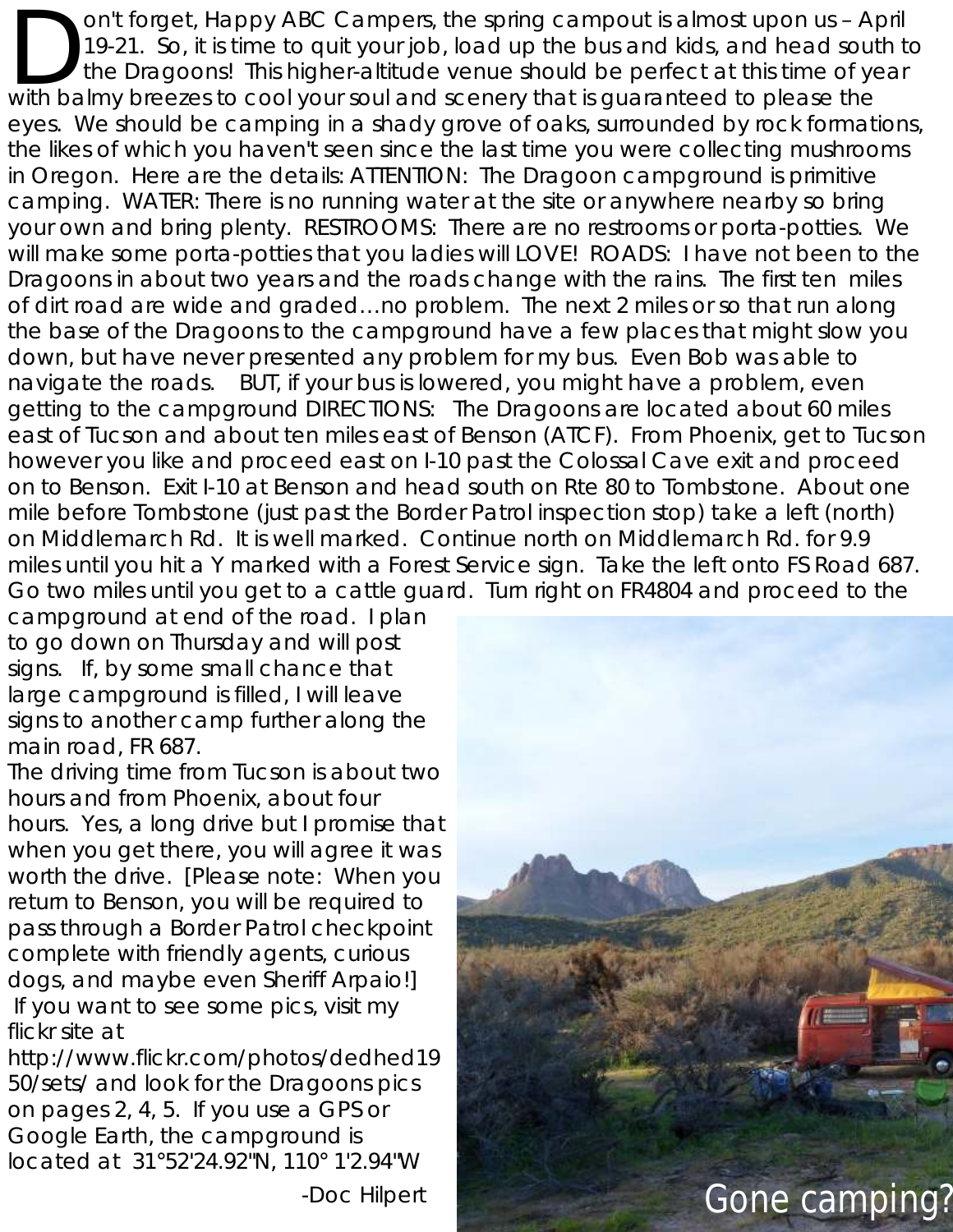Adventure Opportunity: when your mode of transportation is an old bus the axiom<br>about life being a journey rings especially true since one may not actually reach the<br>destination. To make things even more interesting we at scenic route whenever possible and the upcoming Dragoon Trip is a perfect example. Get our your Delorme Arizona Atlas and turn to page 61 and note how state highways 79 and 77 converge near Oracle. Allow your eyes to wander a bit east to the San Pedro River Valley and you'll see a tiny red ribbon of dirt road meandering along the river south past Redington Pass to Cascabel and finally Pomerene and Benson (where a strategically placed Dairy Queen awaits your arrival.) Pick up the trail again on Highway 80 down through St. David and you'll soon arrive at Middlemarch Road (the turn off to this event.) What you have just witnessed is the rewarding alternative to driving down I-10. It's a graded dirt road with lot's of whoop dee do's and dangerous blind curves. No need to worry about gas stations or convenience stores there are none for at least 50 miles (between Oracle and Benson.) Okay, so that's the cool way to get to the Dragoons; what about the return trip? This one is even better! Heading north on 80 you'll see an intersection for highway 82; take it going West and enjoy the beautiful rolling grasslands all the way to Sonoita when you'll hang a right and head north on 83 up to Vail. Follow Pistol Hill to Old Spanish Trail...it will turn into Freeman Road and shortly you'll turn left (head West) on Escalante and then right (north) on Houghton. You'll pass through some nice country skirting Tucson and in just a few miles turn right on the famous Catalina Highway. About an hour and 7,000 feet later you'll be setting up camp somewhere near the top of the Catalina Mountains (Mt Lemmon is 9,157!) so bring something warm to wear and one last meal to share with your buddies.



everything you need to get yourself out of a jam as there are no services whatsoever. The other ABC Spring Campout is right around the corner May 17, 18 and 19 at the top of Mount Pinal. The gravel road from Globe to the top is steep but well-graded but for those of you craving something a little more challenging there are a couple of dangerous jeep trails that spin off the main road down to the flats to the West. This is where the annual ABC Gun Show and Shine is held on Saturday afternoon prior to the All-U-Can-Eat Buffet.

Monday morning rise and shine and do some

Valley. You will only regret these routes if you

exploring around one Arizona's finest Sky Islands then head down the historic Control

don't take them but be prepared with